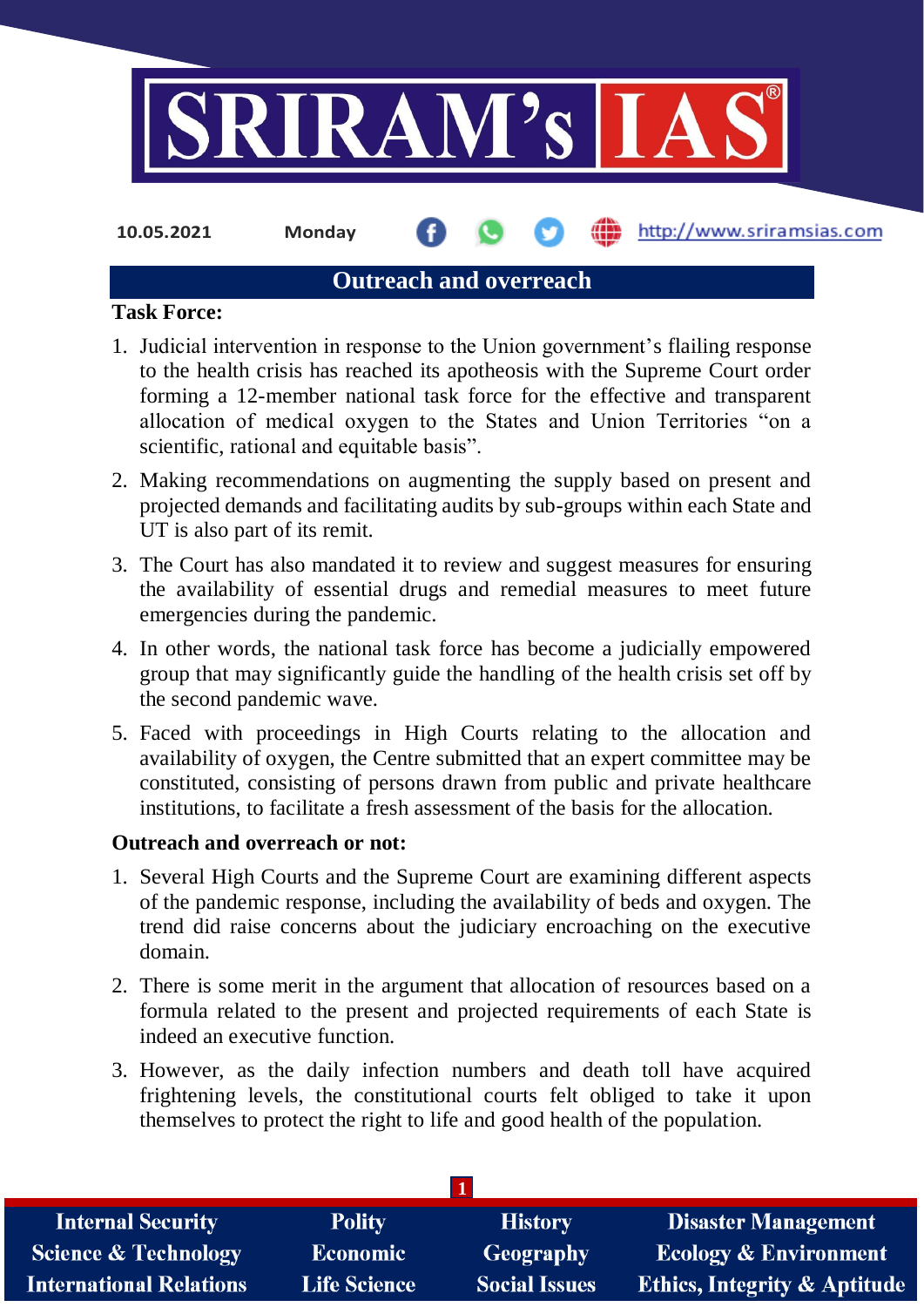

4. Justice D.Y. Chandrachud has clarified that the Court was not usurping the executive's role, but only wanted to facilitate a dialogue among stakeholders. As long as this position is clear, the present intervention need not be seen as a dangerous overreach.

# **A TRIPS waiver is useful but not a magic pill**

The U.S.-supported move will have an effect if countries simultaneously address non-IP bottlenecks among other things.

### **US supporting IP waiver:**

**10.05.2021 Monday**

- 1. The United States has finally relented and declared its support for a temporary waiver of the Trade-Related Aspects of Intellectual Property Rights (TRIPS) agreement for COVID-19 vaccines at the World Trade Organisation (WTO).
- 2. In October 2020, India and South Africa, at the WTO, proposed waiving Parts of the TRIPS agreement (covering copyrights, industrial designs, patents, and undisclosed trade information) related to the prevention, containment, or treatment of COVID-19.
- 3. The U.S.'s support of the TRIPS waiver is a significant step forward in the global fight against the pandemic. Hopefully, the U.S.'s decision would cause other holdouts like Canada and the European Union to give up their opposition.
- 4. Legally, the waiver is surely possible since Article IX of the WTO Agreement allows for waiving obligations in 'exceptional circumstances' which the COVID-19 pandemic undoubtedly is.
- 5. The stumbling block is the political will of the richer countries that house the giant pharmaceutical corporations producing COVID-19 vaccines and medicines.

### **Devil in the details**

- 1. The countries would now negotiate on the text of the waiver at the WTO. If the experience of negotiating such waivers, especially on TRIPS, were anything to go by, it would be too early to celebrate.
- 2. Negotiation may a lot of time and may come with strings attached.

| <b>Internal Security</b>        | <b>Polity</b>       | <b>History</b>       | <b>Disaster Management</b>              |  |  |
|---------------------------------|---------------------|----------------------|-----------------------------------------|--|--|
| <b>Science &amp; Technology</b> | <b>Economic</b>     | Geography            | <b>Ecology &amp; Environment</b>        |  |  |
| <b>International Relations</b>  | <b>Life Science</b> | <b>Social Issues</b> | <b>Ethics, Integrity &amp; Aptitude</b> |  |  |